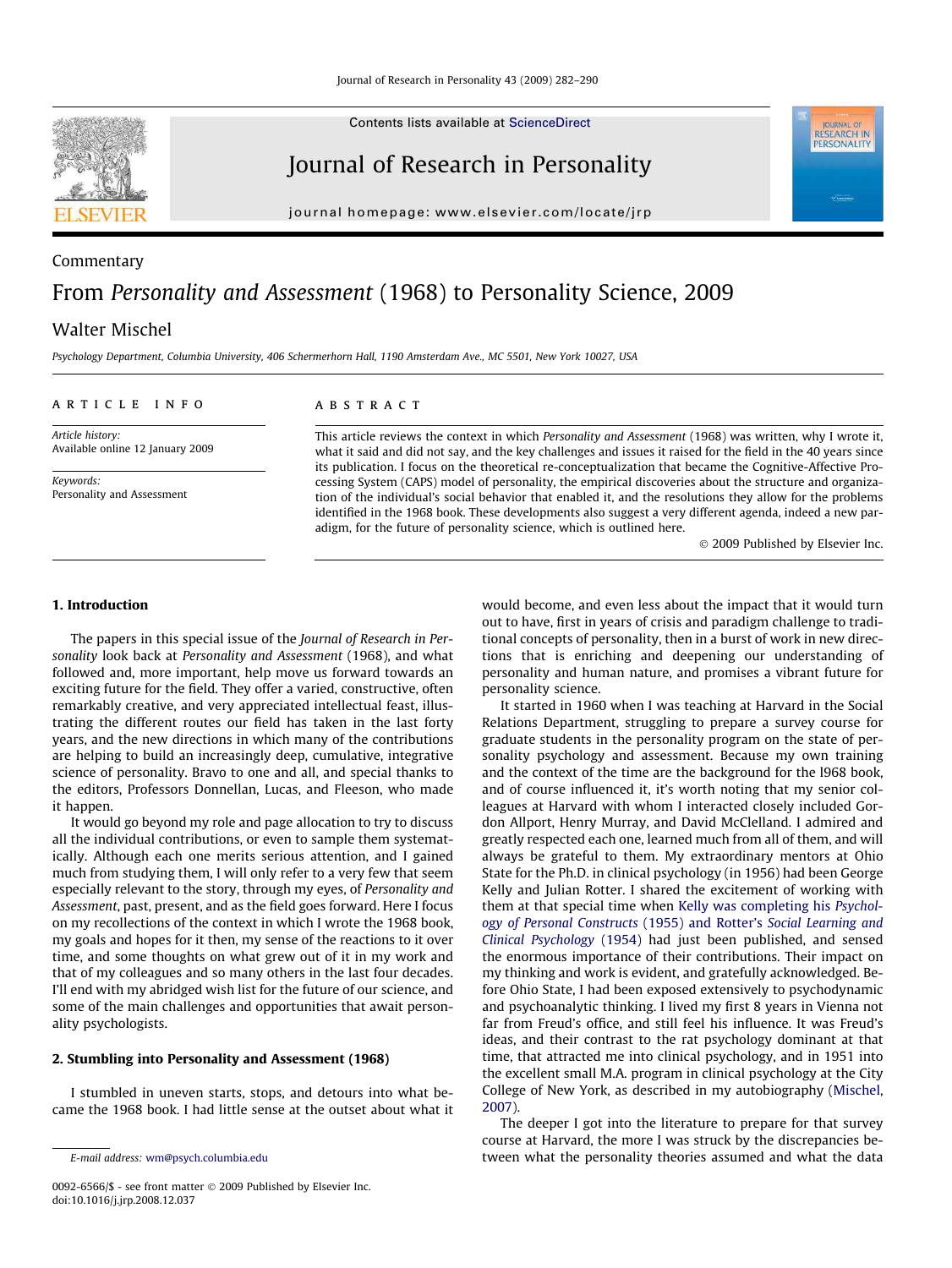showed, for both the then-dominant trait and psychodynamic-psychoanalytic approaches. In research articles and doctoral dissertations I was surprised to so often find the same depressing conclusions. In those apologies, disappointed investigators blamed the failure of their personality tests and their studies to predict what people actually do in particular situations on the limitations of the measures and of their own research efforts. But nobody questioned the key theoretical assumptions that guided them.

After a year spent trying to make sense of this, I shared the researchers' unhappy conclusions, and tried hard to forget it. Soon, however, I became a consultant for personality assessment to help select the first volunteers into the Kennedy administration's new Peace Corps projects [\(Mischel, 1965\)](#page-8-0), and I came face to face again with the same dilemma. Our efforts to predict behavior and make effective assessment decisions were much like those piling up in the literature, and motivated me again to try to make sense of the findings. I spent most of the next seven years at Stanford University writing Personality and Assessment.

## 3. The first traumatic reactions

The 1968 monograph distressed many personality psychologists, I think, not because it called attention to the disappointing results of personality assessment research: That was already beginning to become clear (e.g. [Hunt, 1965; Vernon, 1964](#page-8-0)). It was traumatic because it asked: What if the problem is not just with bad methods and poor studies but also with wrong assumptions? And I concluded that for a half century, researchers had been looking for personality guided by untenable assumptions, and therefore could not find the results they expected.

After the 1968 book was dismissed on a back page of Contemporary Psychology, in a short review titled ''Personality Unvanquished," within a year the ''person versus the situation debate" exploded and dominated entirely too much of the agenda in personality and social psychology. For more than fifteen years, this heated confrontation filled the journals' pages and the field's national and international meetings, and deepened what to me was the absurd conceptual split between person and situation and between personality psychology and social psychology. Most personality psychologists saw the 1968 book as trivializing the importance of personality and over-blowing the causal power of situations, reading it as a rejection of the ''existence of personality" and the ''power of the person." Most social psychologists read it as proof for the ''power of the situation" and the relative insignificance of individual differences in personality. In their debate, the two sides pitted the ''power of the person" versus ''the power of the situation," to argue about which was the bigger causal agent, which one accounted for more variance.

#### 4. What was in the 1968 book? Not said about it, but in it?

Both sides of the debate, I thought, were missing the key points of the 1968 book and distorting the messages I intended. Forty years later it is therefore especially gratifying to see that [Orom](#page-8-0) [and Cervone \(2009\)](#page-8-0) do something that almost never happens for the 1968 book: They do a scholarly review and systematic, quantitative content analysis of what's in it, not what gets said about it. They point out that the book consists of two halves: The first documents the challenges facing the field and some of the main limitations in the concepts and methods regnant at that time; the second:

''concerns psychological dynamics, cognitive processes, subjective meaning, and individual idiosyncrasy. In these pages, the book has little coverage of personality ''traits" or ''consistency"

– topics commonly thought to have dominated Mischel's work. Our analysis indicates that...the point of his book was to advance a personality psychology that centered on psychological dynamics of meaning construction and that simultaneously was sensitive to the idiosyncrasies of the individual." ([Orom &](#page-8-0) [Cervone, 2009](#page-8-0)).

As one example, Orom and Cervone then quote me: ''In the present view, the assessor's concern is with the particular meanings that stimuli have acquired" [\(Mischel, 1968](#page-8-0), p. 300).

They (Orom and Cervone) conclude their paper by forcefully making a point I have long hoped to see in the personality literature: ''Whether you liked it or not, the first half of Mischel's famed volume did not argue that cross-situational consistency in personality functioning is low. It argued that cross-situational consistency in personality functioning is low when one searches for consistency through the lens of global, nomothetic trait constructs. When one tries on different lenses, things clear up" ([Orom & Cervone,](#page-8-0) [2009](#page-8-0)). Their paper, along with many others in the present volume, show how exciting it can be to look at personality with new lenses, and find surprises along the way.

In this special issue it is clear that many other contributors also read and understood the 1968 book as I hoped it would be, and constructively took up its challenges in their own work in new directions, gaining from, and contributing to, the research and theory building that followed from it and that continues vigorously. But the present issue also illustrates another common use of the 1968 book that has become part of its history and impact—indeed it has become a tradition of its own, enshrined in textbooks and handbooks of personality. In this tradition, it has become customary to conflate erroneously what has been often said about Personality and Assessment with what I actually said.

This is illustrated in Roberts' piece in this special issue. After noting that ''looking at the future entails having a good grasp of the past" [\(Roberts, 2009](#page-8-0)), with which I strongly agree, and in a contribution that seeks to straighten the historical record so we can (40 years later) move toward a better future, Roberts goes on to attribute conclusions to Personality and Assessment that it never drew. Under the header "Fallout," [\(Roberts, 2009\)](#page-8-0) a term usually reserved for the effects of disasters, the paper illustrates what might be dubbed the ''substitution problem": What has been said about the book (an awful lot, over and over again, a bit different in each retelling) begins to replace what the book said. I suspect that such substitution has been the route through which many students over multiple generations have learned about Personality and Assessment. They would be surprised (some told me they were amazed) by the discrepancies between what they heard about the book and what they find when they read it. If in doubt, go look and see for yourself; the book is still easily accessible.

## 5. Against the person-situation debate: 1973 cognitive-social reconceptualization

To address the confusions that quickly arose in the first round of the 1968 ''fallout," and that were being spun into the ''personversus-situation debate," I wrote the Psychological Review piece on the ''Cognitive-social reconceptualization of personality" [\(Mis](#page-8-0)[chel, 1973\)](#page-8-0). It would take a historian of science to try to figure out why it seemed to have zero impact on the person-situation debate that the 1968 book was said to have caused. The 1973 article was very widely cited by those outside the debate, but remained unmentioned by those who kept fueling it. That war just kept rolling on.

The debate became so intense and persisted for years, I think, because it reflected the deeply entrenched traditional explanation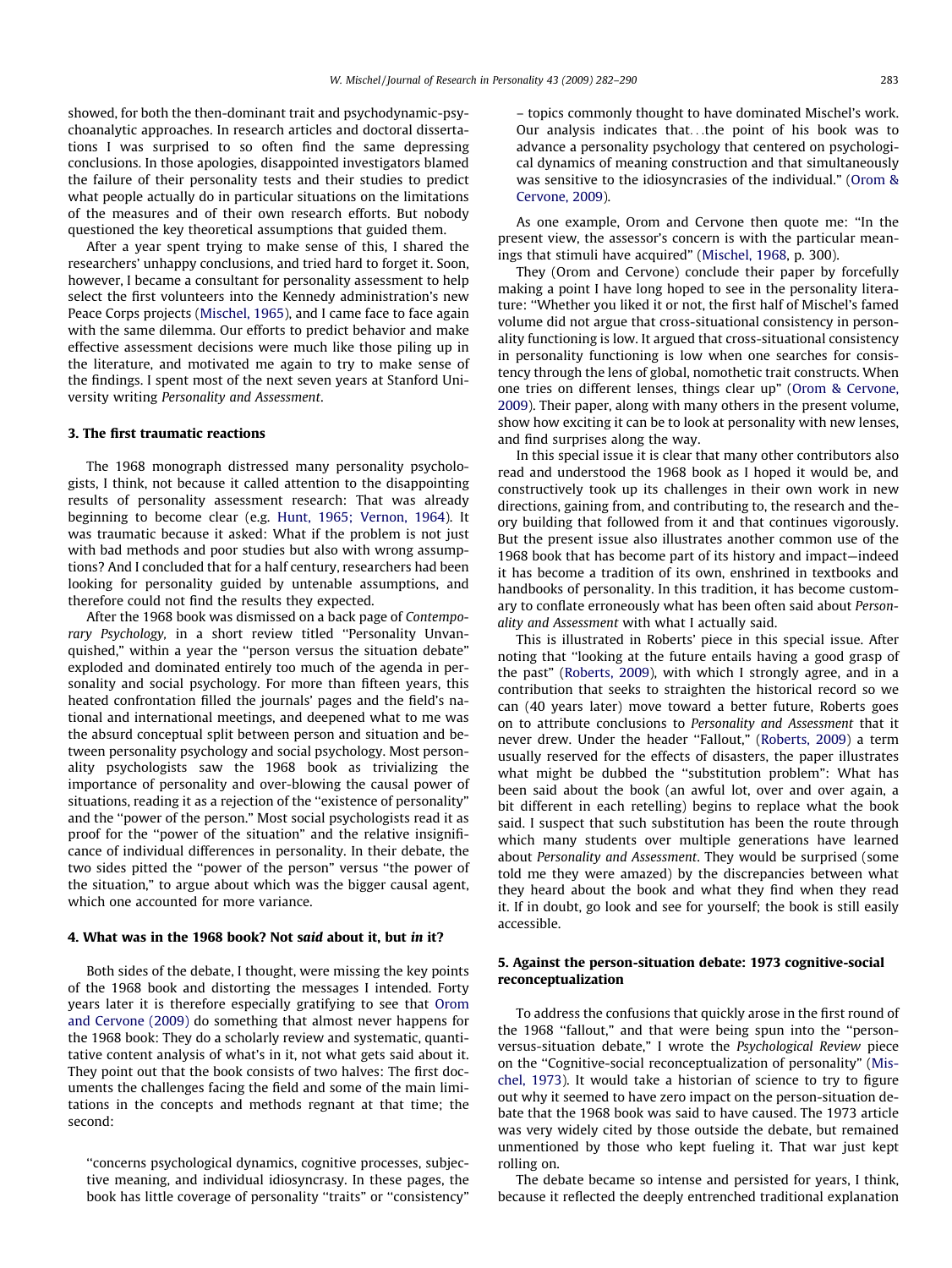of human behavior in western culture since the ancient Greeks. Namely, what people do is due either to the internal character and traits of the individual or to the external situation in which the individual finds him- or herself. In this zero-sum formula of the relationship between the situation and the person, to the degree that the person was important, the situation was not, and vice versa. For personality psychologists, the situation was the ''error term" or noise that had to be removed to see the main effects of the person; for social psychologists, the individual differences became the error term, and the power was in the situation, with fruitless arguments about who had the bigger main effect.

## 5.1. The person as a meaning-maker

In the 1973 article, I rejected the question ''Is information about individuals more important than information about situations?" It is unanswerable and bound to just generate polemics. It treats situations and persons as entities that supposedly exert either major or only minor control over behavior. Instead, I argued then, and still believe now, that we need to examine what situations are psychologically meaningful for different individuals and types, and how they may be mentally represented and function in the expressions of social behavior and in the organization and activation of the underlying personality system. The goal is to understand the nature of the dynamic interchange and reciprocal transactions between situations and individuals, and it is to address this challenge that Yuichi Shoda and I formulated CAPS, the Cognitive Affective Processing System [\(Mischel & Shoda, 1995](#page-8-0)).

I revisit the 1973 Psychological Review here in some detail because it turned out to be the foundation for much of the work that followed. In 1973, I developed the thesis, suggested already in 1968 (as [Orom and Cervone, this volume](#page-8-0), recognized) that if we include the situation as it is perceived by the person, and analyze behavior in this situational context, the consistencies that characterize the person, rather than disappearing as had been assumed, would be seen. These individual differences would be found in distinctive but stable patterns of if...then..., situation-behavior relations that form contextualized, psychologically meaningful personality signatures (e.g., ''she does A when X, but B when Y").

I argued that the classic assumption of high cross-situational consistency in trait-relevant behavior becomes untenable if one examines how the mind works as people try to adapt to diverse situations. To understand that process, I proposed a constructivist, dynamic view of the person as a meaning-maker, and analyzed how individuals make meaning out of the situations they encounter and use this to adapt their behavior accordingly to each situation. Because such adaptability and the ability to discriminate even among subtly different situations is essential for survival, humans could not have evolved to behave consistently across situations that vary in the challenges they pose and the solutions they require. Instead, people behave in ways that are consistent with the meanings that particular situations have for them: Individual differences arise from the distinctive ways that the person processes and understands situations, which in turn reflects the individuals' psycho-social and biological histories.

#### 5.2. Social-cognitive person variables

If different situations acquire different meanings for the same person, then the social cognitive person variables (e.g., the appraisals, expectations and beliefs, affects, goals, feelings, and behavioral scripts) that become activated in particular situations, will also vary. Therefore we should not expect the individual to behave similarly in relation to different psychological situations unless they are functionally equivalent in meaning. Other personality theorists, including Gordon Allport, had made similar points, but they were not reflected in the trait theories and practices dominant at the time. I reasoned further that adaptive behavior should be enhanced by ''discriminative facility" – the ability to make fine-grained distinctions among situations. Conversely, it should be undermined by broad response tendencies insensitive to context and the very different consequences produced by even subtle differences in behavior when situations differ in their nuances, as later research has shown (e.g., [Cantor & Kihlstrom, 1987; Cheng, 2001; Cheng,](#page-8-0) [2003; Chiu, Hong, Mischel, & Shoda, 1995; Mendoza-Denton,](#page-8-0) [Ayduk, et al., 2001](#page-8-0)).

## 5.3. Psychological phenomena, including personality, are contextualized

The key implication is that to find the invariance and coherence in personality we have to take account of the situation and its meaning for the individual. To explain what people feel and think and do, we have to understand the person-situation conjunction, rather than splitting it or trying to estimate which side of it accounts for more of the variance in behavior. In current psychological science this view of the ''situated" or contextualized person has its new parallels in other domains of psychological science, such as "situated cognitions" (e.g., [Smith & Collins, in press](#page-8-0)), contextualized memory (e.g., [Everling, Tinsley, Gaffan, & Duncan, 2006; Feld](#page-8-0)[man-Barrett, Mesquita, & Smith, in press\)](#page-8-0), and the contextualized situation-dependent workings of the brain and DNA (e.g., [Cham](#page-8-0)[pagne, in press](#page-8-0)). Like most of science, psychological science, not just some of personality psychology, is becoming increasingly focused on context and interactions, and sensitive to the critical importance of the particular relevant "environment" for understanding the phenomena of interest, whether social, psychological, economic-political or (and most self-evident) biological-genetic (see [Champagne, in press; Mischel, Shoda, & Ayduk, 2008\)](#page-8-0). This contextualized, interactionist view, and its implications for the agenda and future of personality psychology, however, is by no means universally shared within personality psychology (e.g., [Fun](#page-8-0)[der, 2009\)](#page-8-0), as I discuss at the end of this essay.

## 6. Incorporating situations into dispositions: If...then... signatures of personality

The 1973 paper tried, unsuccessfully, to end the debate, and left large questions dangling: How do we reconcile the variability of the individual's behavior across situations with our intuitive conviction that each individual is characterized by stable and distinctive qualities? What remains consistent through the changing stream of thoughts, feelings, and behaviors? How can whatever is stable be captured? Where is the coherence and stability that underlie the individual's thoughts, feelings, and behaviors, and the window into the underlying personality processing dynamics and system?

### 6.1. Searching for consistency in ''thick" behavior in vivo

The 1968 book bemoaned the virtually complete reliance of personality research on questionnaires and ratings about what people "are like on the whole," with few in depth studies observing what people actually do as they lead their lives across different situations and over time. In 1937 when Gordon Allport founded the field of personality, he hoped to make the search for patterns of individual differences in the stream of behavior central. He urged ''...the constant return to the observable stream of behavior, the only basic datum with which the psychology of personality has to work. ..." And further: ''Unless full recognition is given to this continuous, variable, and convergent character of behavior, the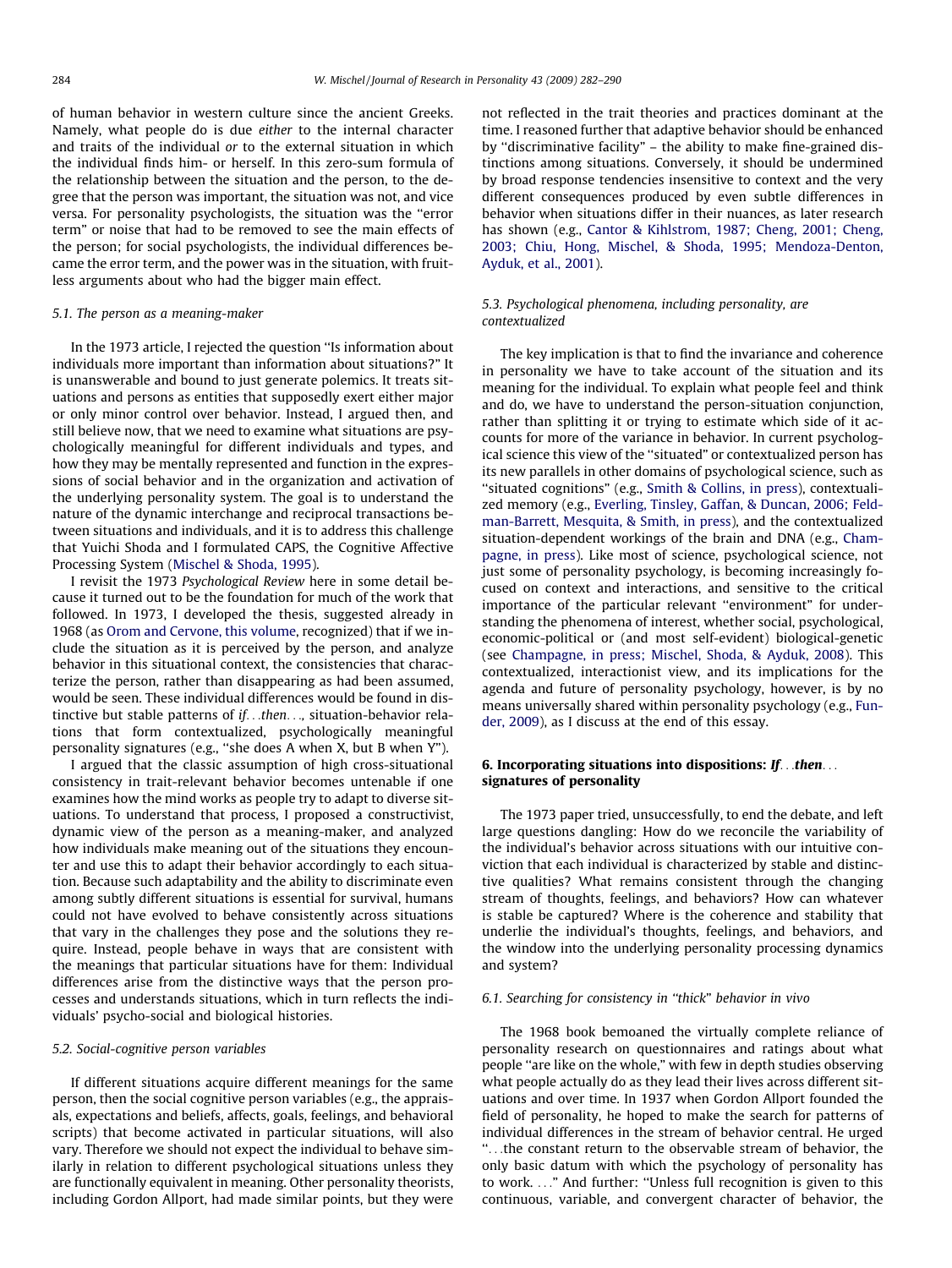theory of traits will become a purely fanciful doctrine of 'little men within the breast...'" ([Allport, 1937,](#page-7-0) p. 313). To answer Allport's challenge required getting thick behavioral data with extremely extensive observation of social behavior as it unfolds naturally, sampled repeatedly across diverse situations. It was virtually impossible to conduct such work on a large scale until video cameras and adequate computers became available. But armed with these tools in the early 1980's, it became possible to pursue the route Allport had wanted to see personality psychologists take from the outset.

Beginning in the early 1980s, my students, colleagues, and I examined in detail the structure and organization of individual differences in social behavior and the expressions of personality, first in the Carleton College Study ([Mischel & Peake, 1982\)](#page-8-0) and then in the Wediko camp studies (e.g., [Mischel & Shoda, 1995;](#page-8-0) [Shoda, Mischel, & Wright, 1993](#page-8-0)). The results, and in the many years since then, much exciting new research, well-documented in the present special issue, collectively make it clear that this search has yielded a new understanding of the nature and structure of the personality consistency that characterizes different individuals and types.

To briefly recapitulate, when closely observed, individuals in these studies were characterized by stable, distinctive, and highly meaningful patterns of variability in their actions, thoughts, and feelings across different types of situations. These if...then..., situation-behavior relationships, as anticipated in the 1973 article, form a kind of ''behavioral signature of personality" that identifies the individual distinctively, is relatively stable, maps onto the impressions formed by observers about what they are like, and opens a window into the personality organization and dynamics that underlie the signatures [\(Mischel & Shoda, 2008; Shoda, Mis](#page-8-0)[chel, & Wright, 1994; Shoda et al., 1993](#page-8-0)). The camp findings gave clear evidence for the stability of if...then... behavioral signatures, and have been buttressed by data from other studies, some in this special issue, and elsewhere (e.g., [Shoda, Cervone, & Downey,](#page-8-0) [2007; Vansteelandt & Van Mechelen, 1998](#page-8-0)) indicating that such reliable patterns of behavior variability characterize individuals distinctively as a rule, rather than an exception, and in diverse domains, measured in all sorts of different ways (e.g., [Andersen &](#page-7-0) [Chen, 2002; Borkenau, Riemann, Spinath, & Angleitner, 2006; Cerv](#page-7-0)[one & Shoda, 1999; Fournier, Moskowitz, & Zuroff, 2008; Shoda &](#page-7-0) [LeeTiernan, 2002](#page-7-0)).

This type of stability in patterns of variability contradicts traditional assumptions about the consistency and structure of dispositions and their behavioral expressions. In the classical psychometric conception of behavioral dispositions, the person's ''true score" on the behavioral dimension, relative to normative levels in each situation, should remain constant. Because the deviations from the true score observed in each situation are assumed to reflect measurement noise or random fluctuation, if the data are standardized and rescaled relative to the typical level of behaviors expected in each situation, the ''shape" of the profile should be random over multiple times and observations. The stable *if...then...* patterns that were found directly contradict this classic assumption, and reveal a second type of within-person consistency that needs to be assessed and explained in the search for personality invariance. There are clear and strong regularities in behavior that characterize each individual in the form of stable, distinctive patterns of variability, and they are found by incorporating the situation into the search for consistency, not by eliminating it. Both types of stability coexist as two aspects of the expression of personality coherence, reflected in the elevation (Type 1) and shape (Type 2) of behavioral signatures (e.g., [Mis](#page-8-0)[chel et al., 2008](#page-8-0)). Each is informative and both need to be taken into account and predicted in a comprehensive theory of personality.

## 6.2. Resolving the personality paradox: Finding the locus of perceived consistency

One of the challenges raised by the 1968 book was the ''personality paradox": If our behavior is highly variable across diverse situations, why do we intuitively perceive ourselves to be consistent in many characteristics? To address this question, we speculated that if behavioral signatures are meaningful reflections of personality invariance, they also should be linked to perceptions and intuitions about one's own consistency. To test this possibility we looked at the empirical relationship between the stability of if...then... signatures that characterize an individual in a particular domain of behavior and the self-perception of consistency. Specifically, we [\(Mischel & Shoda, 1995\)](#page-8-0) used the data in the study of conscientiousness and sociability in college students ([Mischel &](#page-8-0) [Peake, 1982](#page-8-0)) to test the hypothesis that the intra-individual stability of the students' behavior signatures would predict, and underlie, their perceptions of their consistency.

The results were clear: Those who perceived themselves as consistent with regard to the trait did not show greater overall crosssituational consistency in their behavior than those who did not, as measured by their rank-order positions across different trait-relevant situations. But just as we expected, their perceptions of their own trait consistency were linked closely to the stability of their behavioral signatures for the trait-relevant behaviors. For people who perceived themselves as consistent in conscientiousness, the average if...then... signature stability correlation was near 0.5, whereas it was trivial for those who saw themselves as inconsistent ([Mischel & Shoda, 1995\)](#page-8-0). The intuition of consistency turned out to be neither paradoxical nor illusory: It is linked to behavioral consistency but not the kind the field had long tried to find. And not by trying to remove the situation but by incorporating it into the search for what is stable in personality, including our self-perceptions—a message that Personality and Assessment was intended to convey, but that those in the person-situation debate did not hear.

## 7. From Personality and Assessment to a Cognitive Affective Processing System (CAPS)

#### 7.1. The factor analytic search for traits returns

In the early 1980s, while the Wediko studies were being conducted and analyzed, the factor analytic and psycho-lexical approach to traits vigorously and exuberantly resurfaced and promised to revitalize personality psychology. It was good to see that personality psychologists had agreed to develop and share a common tool in the systematic study of individual differences of what people are perceived "to be like," by themselves and others, on a small set of psycho-lexical dimensions. I and many others (e.g. [Block, 1995; Epstein, 1994; Pervin, 1994\)](#page-8-0), however, while appreciating that this approach has value for many important goals, worried about what felt like excessive exuberance leading to a preemptive narrowing of the conception of personality.

Was a model like the five factor theory, a conception like the Big Five, and a measurement tool like the NEO-R really going to being equated with the very definition of personality? Was this field ready to have a view of the human being confined to such characterizations with adjectives that categorize people so simplistically? Was personality going to be split from the study of the self, of individual differences in how people think, feel, and process information about the social world? Was it going to be divorced from how what we think, feel, and do connects to what is around us, and links to how our brains work, even to how our genes play out? Put simply, I feared that the human personality in our science was in danger of becoming headless, brainless, self-less, de-contextualized from the social world, lacking an unconscious, and missing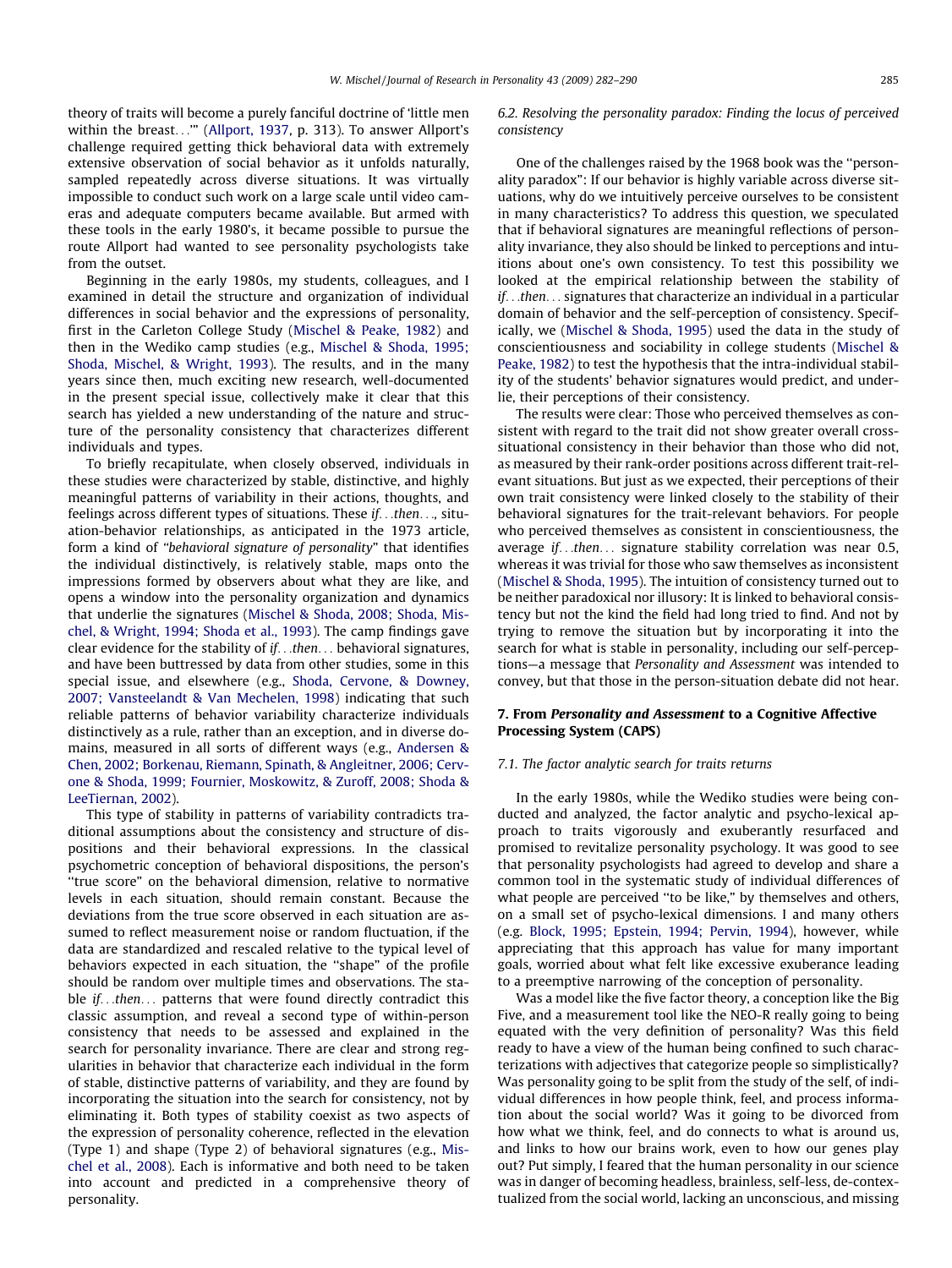an emotional/motivational system (e.g., see [Mischel & Shoda,](#page-8-0) [1994\)](#page-8-0).

## 7.2. Two uses of traits

Discussing these concerns in a special 1994 issue of Psychological Inquiry devoted to these questions, Shoda and I distinguished the uses of traits proposed as descriptive constructs that serve to summarize overall behavior tendencies, in contrast to their use to explain how behavior is generated. If they are to be explanatory, one needs to examine how they exert their hypothesized effects ([Mischel & Shoda, 1994](#page-8-0)). Personality psychologists seemed to be pursuing two different goals – taxonomic and explanatory – splitting personality psychology into two fields, each with its own goals and distinct construct systems [\(Cervone, 1991\)](#page-8-0). Ideally, however, the same construct system that allows us to understand the psychology of the behavior-generating system also should enable a taxonomy that captures individual differences with respect to that system.

## 7.3. CAPS generates mean individual differences and if...then... signatures

Shoda and I designed CAPS in a way that bridges these two goals of personality psychology. As we noted in our opening paragraph, ''When personality is conceptualized as a stable system that mediates how the individual selects, construes and processes social information and generates social behaviors, it becomes possible to account simultaneously for both the invariant qualities of the underlying personality and the predictable variability across situations in some of its characteristic behavioral expressions" [\(Mischel](#page-8-0) [& Shoda, 1995](#page-8-0), p. 246). We then spelled out in detail, and demonstrated, both with computer simulations and empirically, that CAPS in fact models the type of underlying structure that naturally generates both (1) stable and distinctive behavioral signatures of the sort we found in the Wediko camp research, and (2) the average differences overall between individuals on which traditional trait theories focus, and with which they mysteriously equate personality [\(Mischel & Shoda, 1995](#page-8-0)).

Of course, many other types of consistency can be distinguished and demonstrated, and may prove useful for diverse purposes (e.g., [Fleeson & Noftle, 2008](#page-8-0)). But for Shoda and me, the goal was to make clear that a comprehensive model of personality has to capture both the stable within-person variance and the mean between person differences, and both were essential expressions of the same relatively stable underlying structure and organization. Given that this had long seemed obvious, it is difficult to understand a psychology of personality in the 1980s and 1990s that to some degree may still persist. It defines personality traits or dispositions – and even the construct of personality – in terms of mean between-person differences on psycho-lexical dimensions. It ignores the stable if...then... signatures that characterize what individuals distinctively think, feel, and do in different situations. The unfortunate side effect of this preemptive definition of what constitutes the essentials of personality is that it trivializes the stable within-person variance that marks the individual's distinctiveness, and that, in my view, personality psychology was founded to discover and understand.

We hoped that CAPS would not be seen as a Mischel-Shoda model but rather a general framework, an approach to personality, with no specific owners, and with an invitation to the field to join in applying it to the endless domains and questions that wait to be examined. CAPS was grounded in heavy empiricism and supported by Shoda's elegant computer simulations. But what mattered most to me is that CAPS seemed a step toward a view of the person that, in psychological terms and with scientific methods, could begin to capture the richness of human character, conveyed in the ''rounded," multi-faceted complex humans found in the best literature, and in our own lives, but missed in the flat, simplistic, static portraits offered by the personality conceptions I reviewed in 1968.

## 7.4. Linking to cognitive science

We were influenced by the zeitgeist in psychology beginning in the late 1980s that suggested a more brain-like or neural network information-processing architecture for the general model we developed. The basic principle of operation in such architecture is not logical decisions, but more the pattern of associations that governs which mental representations become activated. A core idea guiding CAPS is that the pattern of associations, the network, among the cognitive-affective units within it, underlies how the person processes social information. To capture individual differences in personality we have to take account not just of the ease of accessibility or availability of different cognitive-affective mental representations (e.g., anxious readiness to perceive ambiguous events as implying personal rejection) but also, and most importantly, to assess how the different mental representations are interconnected and activate each other within the personality system. Note that this focus on interconnectedness in the CAPS organization is in striking contrast with the idea of a set of ''independent dimensions" fundamental for factor-analytic models like the Big Five.

The CAPS model is idiographic in the sense that it is about each person's distinctive organization and how it is expressed in interactions with the social world. But while intended to capture the uniqueness of each personality, it is not limited to  $N = 1$ . It lends itself easily to the nomothetic study of types of people who share common if... then... behavioral signatures, and similar underlying processing dynamics, generated by similarities in their CAPS networks (for a comprehensive review of such efforts, see [Mischel &](#page-8-0) [Shoda, 2008; Mischel et al., 2008\)](#page-8-0).

## 8. CAPS as a meta-theory for personality science: Leaving the circles open

Shoda and I debated whether to fill or leave empty the many circles that interconnect and interact within CAPS (as shown in Fig. 4 of [Mischel & Shoda, 1995\)](#page-8-0) before we sent our manuscript to Psychological Review as 1994 ended. These circles in CAPS represent the particular types of cognitive and affective mental representations that become activated in different individuals and personality types as they interact with different types of psychological situations in their social lives. We left the circles empty to underline that CAPS was designed as a general framework for building a more cumulative, integrative science of persons interacting dynamically with their socio-cultural psychological life situations, each reciprocally influencing the other. The open circles invite researchers to fill them as needed for their goals and substantive questions, regardless of the domain they study and the specific questions they want to pursue.

CAPS is a meta-theory for building theories to account for the individual's characteristic cognitive-affective processing dynamics and their behavioral expressions. The principles basic to the CAPS meta-theory suggest a view of the person not as an operationalization of variables, but rather as a distinctive social-cognitive-affective system. It is a system that dynamically interacts with situations and generates contextualized thoughts, feelings, and behaviors. In this framework, one route for pursuing generalizable knowledge is by enabling domain-specific theories that can identify types of individuals who are similar in their cognitive-affective social information processing system, as illustrated in the present issue in the examples discussed next.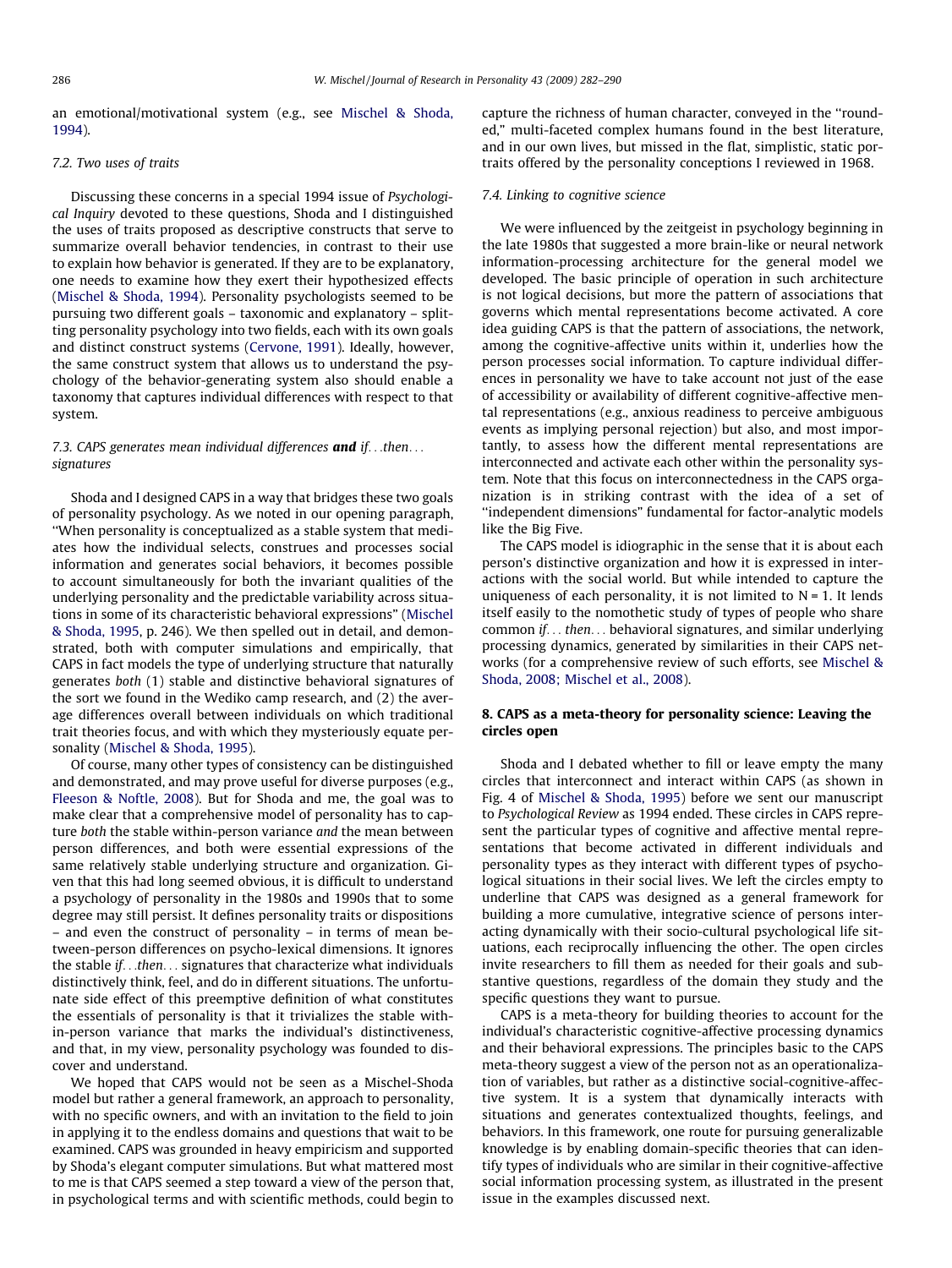#### 8.1. Behavioral signatures as a royal road into underlying mechanisms

Just as Orom and Cervone got the message of the 1968 book as it was intended, so does [Van Mechelen \(2009\)](#page-8-0) understand—and innovatively build on—the invitation Shoda and I sent in the 1995 paper to use CAPS as a meta-theory for personality science. Van Mechelen does this by seeking a deep understanding of individual differences in the structure of behavioral profiles across situations and using them as a royal road into their underlying mechanisms. He and his colleagues are going ''beyond partial accounts of this structure in terms of cross-situational consistency coefficients and estimated percentages of variance accounted for by person-situation interactions" to empirically test a set of questions in search of a basic typology of individual differences structures.

The opposite of a fishing expedition, this work draws on, and rigorously examines, a wide range of promising concepts (e.g., synergistic interactions, ability accounts of personality dispositions, stress–diathesis models of psychopathology, individual differences in discriminative facility), and has consistently yielded important new findings and strategies that link the contextualized expressions of personality to their underlying psychological mechanisms. Van Mechelen's paper, and the research and novel methods he and his group have been generating for more than a decade, are grounds for great optimism about the future of personality science.

#### 8.2. From behavioral signatures to the interpersonal circle

In a related vein, [Fournier, Moskowitz, and Zuroff \(2009\)](#page-8-0) address the domains of situations and behavior that constitute the ''inputs" and ''outputs" of the cognitive-affective processing system, in order to integrate the CAPS framework with the interpersonal circle (e.g., [Leary, 1957](#page-8-0)). Recognizing that the most important and salient features of psychological situations are the behaviors of the people with whom the individual interacts, these researchers use the interpersonal circle to conceptualize and characterize the behavior of individuals with their interaction partners, and to analyze the differences between individuals in the withinperson structure and organization of their interpersonal signatures. This is certainly a valuable and promising direction to pursue, and their work substantially and creatively advances the goal of making personality science increasingly integrative and cumulative.

Their findings are clear and illuminating, but their discussion of the ''Legacy of Personality and Assessment" raises a question that has long puzzled me: the definition of a trait or disposition. I worry that they reflect what has become a common but to me inexplicable practice in personality psychology. In their discussion, do Fournier and colleagues mean to equate and restrict the concept of ''personality traits" or dispositions to the standing of individuals as reported on measures of five to seven lexical dimensions like those used by [Goldberg \(1993\) and Saucier and Simonds \(2006\),](#page-8-0) or as aggregated on measures like those used by [Epstein \(1979,](#page-8-0) [1980\) or Moskowitz \(1982, 1988\)](#page-8-0)? Do they want to make the concept of a personality trait or disposition preemptively unconditional and uncontextualized? Their own work, as they note, demonstrated that signatures are stable aspects of behavioral organization in day-to-day social interactions [\(Fournier et al., 2008\)](#page-8-0). Are they not also trait or ''dispositional" expressions just as much as aggregated average differences between people? I have no interest in semantic quibbles, and as long as contextualized dispositions, or ''interpersonally situated persons," are studied and integrated into our conception of personality, it may not matter what's called a trait. But it's worth asking, once again, as I did earlier in this essay and often before: Should the definition of traits or dispositions exclude stable if...then... behavioral signatures? Or

shall we broaden the concept of personality dispositions to integrate these relatively stable characteristics of human personality into a less preemptive conception that recognizes the intrinsic plasticity of dispositions as they are expressed in interactions with the individual's social, psychological, and biological world?

## 8.3. The if...then... relational self: Bridges to identity, transference and psychodynamics

In other innovative directions, Susan Andersen and her colleagues (e.g., [Andersen & Thorpe, 2009\)](#page-7-0) for many years have drawn with exceptional vision and originality on the concept of if...then...personality signatures and on the social cognitive approach, beginning with my 1968 book and its 1973 follow up, and now with the CAPS framework. With that framework they have built solid bridges that connect the self and personal identity to the social world, making the self literally relational and interpersonally ''entangled." Andersen's bridges connect the self not only to the interpersonal world, but also to the individual's basic social cognitive and memory processes. This work illuminates how selfknowledge (self-schemas) and identity develop and how such information is organized in memory as cognitive–affective (mental and emotional) representations that are closely connected to representations about the significant other people in one's life (e.g., [Andersen & Chen, 2002; Linville & Carlston, 1994](#page-7-0)), and contextually cued. Consequently, when the representation of a particular significant other is activated (e.g., you think about your mother), aspects of the person's own self-representation that have been mentally connected to that significant other also become activated mentally. These close connections in memory make the self intrinsically relational and interpersonal: In a sense, the significant others become part of one's personal identity (see also [Mischel & Morf,](#page-8-0) [2003](#page-8-0)). Andersen and colleagues have gone on to build also a muchneeded bridge to pschodynamic theories, showing in exquisite detail how the phenomena of transference, fundamental in those theories, can be understood in social cognitive terms.

The three research programs discussed in this section illustrate the broad scope, and diverse questions, now being productively pursued, and collectively helping to build an increasingly cumulative, integrative personality science. It is encouraging to see such progress. I regret that I cannot comment on so many other papers in this special issue that creatively connect their work to the CAPS framework and related findings. They enrich our understanding of person-situation interactions and integration, the value and uses of profile analysis and behavioral signatures, the nature and meaning of contextualized personality, and the potential uses of CAPS for better understanding of personality problems and disorders—and much more. While I cannot begin to do justice to them here, I do appreciate and applaud each of them.

## 9. CAPS and the ''hot personality

A comprehensive framework for conceptualizing personality needs to encompass both its ''hot" and its ''cool" aspects, at the psychological level and in ways that link to what we are learning about the brain. With that goal, CAPS takes account of individual differences in emotions, including automatic, reflexive ''hot" reactions whose mental representations may be fragments of feeling, as well as the slower, more reflective, cool, cognitive mental representations that characterize individuals.

## 9.1. Including affect in personality

To incorporate the crucial role of emotion into the personality system, CAPS distinguishes two subsystems: one a ''hot" emotional "go" system, and the other a "cool" cognitive "know" system, and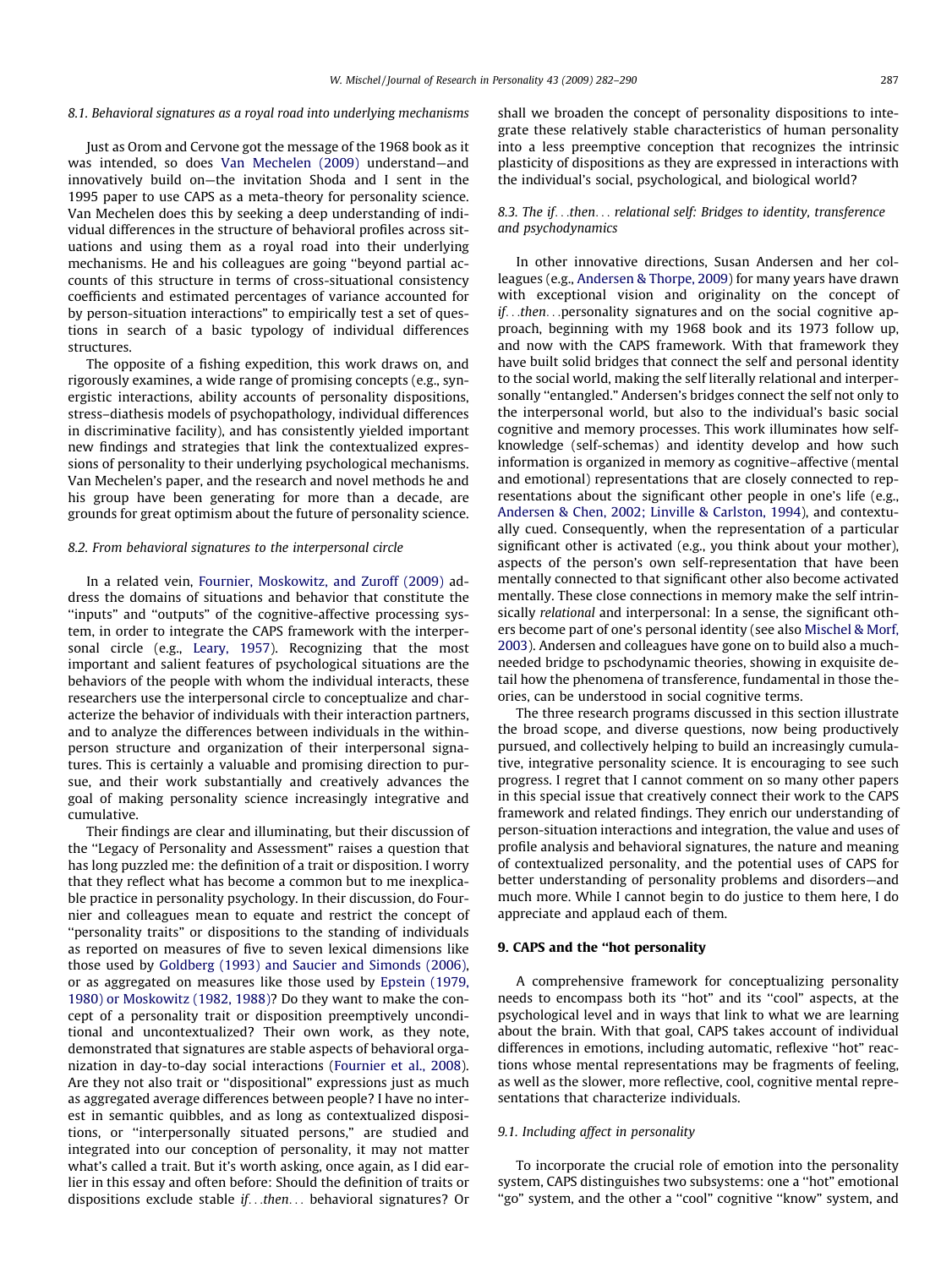they closely interact ([Metcalfe & Mischel, 1999](#page-8-0)). The hot emotional system is specialized for quick emotional processing and responding based on unconditional or conditional trigger features, as when rejection sensitive people become abusive to their partners as automatic reactions to perceived rejection cues. Conceptualized as the basis of emotionality, fears as well as passions – impulsive and reflexive, initially controlled by innate releasing stimuli (and thus literally under ''stimulus control"), characterized by fragments of feeling, it is fundamental for emotional (classical) conditioning, and it undermines efforts at self-control, reflective thought, and planning [\(Metcalfe & Mischel, 1999\)](#page-8-0). In contrast, the cool cognitive system is specialized for complex spatio-temporal and episodic representation and thought. Because it is cognitive, it is emotionally neutral, contemplative, flexible, integrated, coherent, slower, strategic – the seat of self-regulation and selfcontrol.

The balance between the hot and cool systems is determined by stress, developmental level, and the individual's self-regulatory dynamics. Both chronic and situational stress enhance the hot system and attenuate the cool system, but with increasing development and maturation, the cool system becomes more developed and active, and the power and pervasiveness of the hot system becomes attenuated. The interactions between these systems allow prediction and explanation of findings on diverse phenomena involving the interplay of emotion and cognition, including goaldirected delay of gratification and the operation of ''willpower" and self-directed change (e.g., [Kross, Mischel, & Shoda, in press\)](#page-8-0). Thus strategic interventions may be used to influence the interaction of the hot and cool systems to overcome the power of stimulus control, as people attempt to purposefully prevent powerful stimuli from eliciting their impulsive, immediate responses and dispositional vulnerabilities.

## 9.2. The agentic, proactive self: Overcoming situational (stimulus) control with self-control

The trait psychology, the radical behaviorism, and the classic psychoanalytic approaches dominant when I wrote the 1968 book left human beings with virtually no agentic or proactive abilities. When the powerful influence of situations and context on human behavior became apparent, the endless arguments about the importance of the person versus the situation deflected attention from the question that, instead, did need to be asked by personality psychologists: How can individuals be agentic and proactive, able to change the power of ''hot" situations and to influence their own fate? That question drove the research my students and I did on willpower and the mechanisms that enable it, as seen in research on the ability and willingness to resist immediate situational pressures, frustrations, and temptations for the sake of more valued but delayed outcomes and goals (e.g., [Ayduk et al.,](#page-7-0) [2000; Mischel, 1974; Mischel & Ayduk, 2004; Mischel, Shoda, &](#page-7-0) [Rodriguez, 1989](#page-7-0)).

To show how changes in the meaning of situations by encoding them differently can empower people and enable them to have greater control over their impact, we conducted the experiments on delay of gratification (e.g., [Mischel, 1974](#page-8-0)). For example, when four-year-olds are primed to focus on ''hot" consummatory features of rewards – such as the pretzel's crunchy salty taste – they want them immediately and further delay to obtain them becomes extremely difficult. In contrast, priming a focus on the abstract features (e.g., how the pretzels are ''like little logs") makes it easy for them to continue to wait in order to get them (e.g., [Mischel et al.,](#page-8-0) [1989\)](#page-8-0). By influencing the stimuli-as-encoded, or by focusing attention on selected mental representations, individuals can exert some control over their own cognitions and affects. They can select, structure, influence, and reinterpret or cognitively and emotionally transform situations to which they are exposed, and thus are not merely passive victims of the situations or stimuli that are imposed on them (e.g., [Eigsti et al., 2006; Kross, Ayduk, & Mis](#page-8-0)[chel, 2005; Mischel, 1996; Mischel, Cantor, & Feldman, 1996\)](#page-8-0). They also can enhance their control over the environment through if...then..., implementation planning strategies for achieving even highly difficult and distal goals, as elaborated in the work of Gollwitzer and colleagues (e.g., [Gollwitzer, 1996; Gollwitzer & Bargh,](#page-8-0) [1996\)](#page-8-0).

Such mental operations also can be harnessed as effective interventions to deal with intense negative feelings and experiences ([Kross et al., 2005\)](#page-8-0). It should be clear, however, that while the strategies and skills that enable willpower may, like other competencies (e.g., bike-riding skills) endure, when and how they will be exercised is contextualized, and depends on a host of other variables and conditions. Familiar exemplars of individuals with high self-control skills that were practiced in extremely situation specific ways readily come to mind, including a former U.S. president, and more recently an ex-governor of New York, and need no elaboration here.

The French philosopher Descartes a few hundred years ago famously proclaimed ''cogito ergo sum," I think, therefore I am, opening the way to what a few hundred years later became modern psychology. With what is now becoming known about personality, we can change his assertion to say: ''I think, therefore I can change what I am. Because by changing how I think, I can change what I feel, do, and become."

## 10. The future of personality psychology?

#### 10.1. Two contrasting paths

This special issue not only looks back at the past of personality psychology for forty years, but also reflects about its possible and needed future directions. With eyes on that future, [David Funder's](#page-8-0) [agenda \(2009\)](#page-8-0) for the ''postwar era" and the ''post-interactionist future" of personality psychology offers a sharp contrast to my own wish list. I have no agenda for how our field should unfold, but I can articulate some hopes for it; I have long held them, lived to see many of them begin to come true, including in this special issue, and remain an optimist, but for a vision virtually opposite to Funder's. He is, however, far from alone in his vision and hopes for the field, and a close look at them, and how they differ from mine, can identify two contrasting paths. They lead in opposite directions, making it important to be clear about the differences from the start.

Funder proposes that personality theory and research ''be re-organized in terms of the personality triad of persons, behaviors, and situations... a first order of business is to understand the main effects of each element," and looking further ahead, ''in the ''postinteractionist future" he anticipates a search ''towards understanding something deeper and more mysterious, the nature and workings of personality. What I mean is not the group of traits (or set of types) with which personality is usually described or through which it is usually assessed, but the mysterious entity within the mind [emphasis added] which is the source of all the behaviors and feelings that make up psychological life.... [in order] to move, ever-so-gradually, towards an understanding of this underlying entity" [\(Funder, 2009](#page-8-0)).

I am troubled by this vision of the future for personality psychology. To me it seems a direct route back into the homunculus, disconnected to the advances in psychological science for decades, and in neighboring sciences for more than a century. Even the term ''post-interactionist future" implies a field that ultimately gets over, rather than more deeply embraces, the concept of interaction and its research implications, recognizing it as a sine qua non for an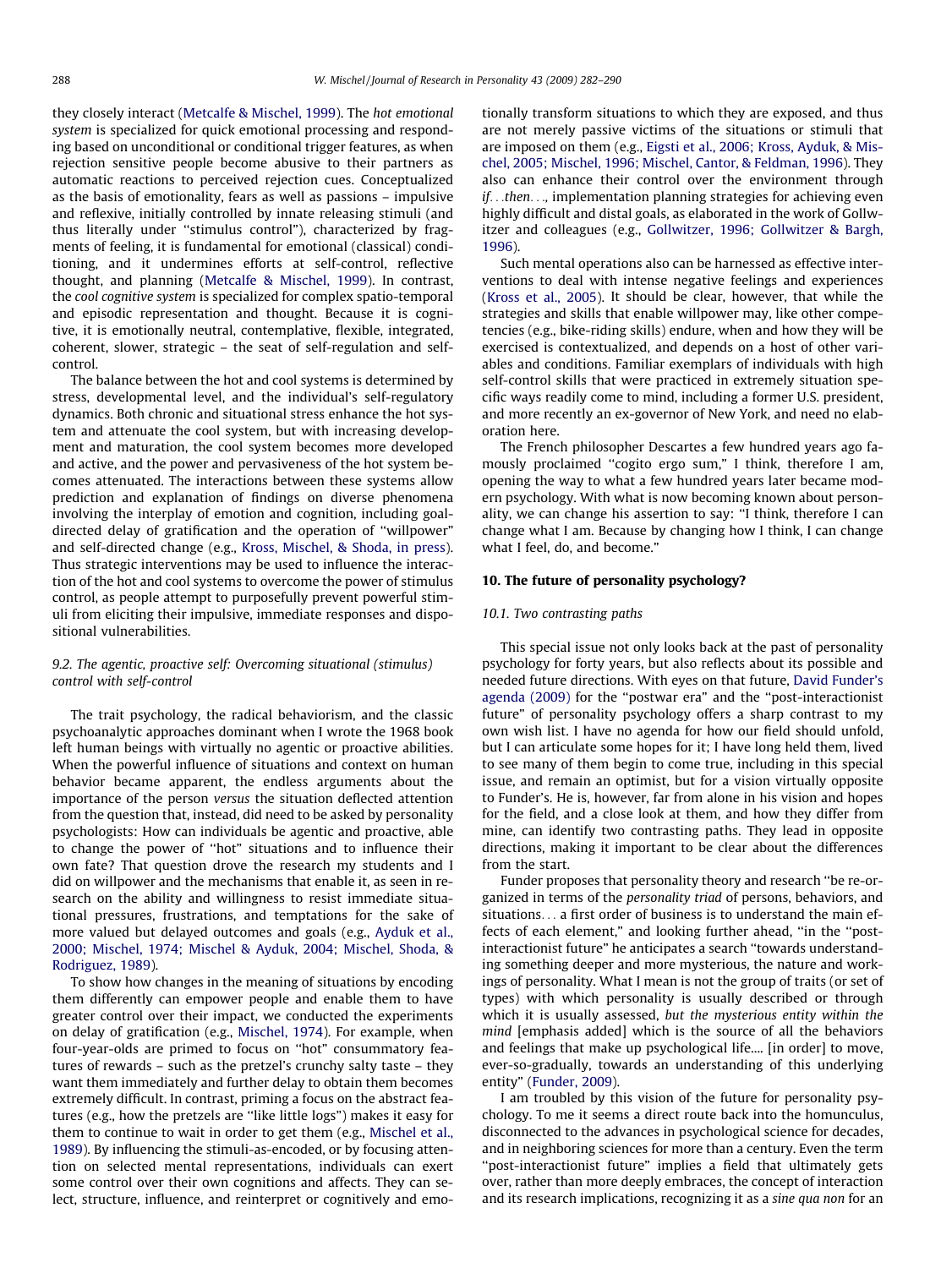<span id="page-7-0"></span>empirical science. Funder offers a vision and agenda for personality psychology that would disconnect it from, rather than integrate it with, psychological science, and that may well be a route that others also choose to follow. There are many ways to study human nature, and they may be constructively and creatively pursued: I wish them well, but they are not high on my wish list for the field and for those who want it to become an increasingly integrative and cumulative science. If I have learned any lesson from my life as a scientist in psychology, it is that whatever way one chooses to define ''personality" it surely is not a de-contextualized ''entity within the mind."

## 11. Looking back and ahead

In 1968 Personality and Assessment concluded with this paragraph:

''Global traits and states are excessively crude, gross units to encompass adequately the extraordinary complexity and subtlety of the discriminations that people constantly make... .

The traditional trait-state conceptualizations of personality, while often paying lip service to [peoples'] complexity and to the uniqueness of each person, in fact lead to a grossly oversimplified view that misses both the richness and the uniqueness of individual lives ... [and their] extraordinary adaptiveness and capacities for discrimination, awareness, and self- regulation" [\(Mischel, 1968](#page-8-0), p. 301).

When I wrote the 1968 book, the limitations of traditional traitstate approaches to personality and assessment were becoming evident but the alternatives had barely begun to emerge. Thirty years earlier, when Gordon Allport founded the field in American psychology departments, it was intended to ask the deepest questions about human nature, seeking to capture the unique patterning and organization of the functioning, distinctive, and indeed unique, ''whole person" (Allport, 1937; Allport, 1961). In 1937 Allport wanted to divorce the new discipline of personality psychology from the rest of psychology for good reason. American academic psychology was ruled by early orthodox behaviorism that treated anything that went on inside the head as fictions not fit for scientific discussion. But times have changed: There's been a cognitive revolution and now a mind-brain-genetics revolution re-animating psychology and creating a vibrant psychological science. Connecting to these developments offers personality psychology opportunities to become the hub for integrating basic findings and general principles revealed by work at different levels of analysis within the larger science, as they speak to the coherence and organization of the individual.

#### 11.1. Building a cumulative science of the individual

Such integrative efforts can build on discoveries that have transformed both personality psychology and the larger psychological science in the last few decades (e.g., reviewed in [Cervone](#page-8-0) [& Mischel, 2002; Mischel & Shoda, 2008](#page-8-0)). The groundwork for a science of persons is extremely promising (e.g., [Cervone & Mischel,](#page-8-0) [2002; Shoda et al., 2007\)](#page-8-0) and, as this special issue illustrates, it is energetically under construction. Especially noteworthy is that these developments bridge the classic partitioning most unnatural and destructive to the building of a cumulative science of the individual—the one that splits the person apart from the situation, treating each as an independent cause of behavior. At the time of the ''person versus situation" debate, this splitting (amazingly) threatened to make personality the discipline that studies people apart from situations, and social psychology the unfriendly neighbor that studies situations apart from people.

## 11.2. Lessons from the new genetics

The fundamental problem with this way of thinking is vividly evident when we consider revolutionary discoveries coming from the ''new genetics." They are sufficiently important for ''new genetics" to be the focus for the 2009 meetings of the Association for Psychological Science (APS) in the Presidential Symposium. As Frances Champagne, a leader in the new genetics research puts it, findings from research on epigenetics make ''the consideration of the 'main effects' of genes or environment inappropriate," because ''genes and environments are always interacting and it would be impossible to consider one without the other" ([Cham](#page-8-0)[pagne, in press](#page-8-0)). Champagne likens DNA to books in the library, and highlights the fact that what it does completely depends on the factors that affect how, and whether or not, it is ''read":

''DNA sits in our cells and waits to be read. The reading or so called ''expression" of DNA can, like the books in our library, have limitless consequences. However, without the active process that triggers ''expression," this potential may never be realized. And what, you may well ask, triggers ''expression"? In fact, the environment around the DNA contains those critical factors that make it possible to read the DNA and, in essence, make it do something. And so we return to the concept that genetic variation must always be considered within a specific environmental context."

Similarly, Krueger [and Johnson \(2008\)](#page-8-0) point out ''we cannot expect that the effects of any specific genes are necessarily limited to a specific personality trait" because ''we must expect that the effects of specific genes may be contingent on other factors such as environmental circumstances or the presence of other genes" (p. 304). Just as it makes no sense to talk about the functions of a gene without its specific context (different context, different function; no context, no function), it also may be time to stop thinking about personality traits as if they were autonomous entities whose main effects can be isolated.

It is encouraging to see contributors to this Special Issue who embraced a central theme in the 1968 book, namely, that an understanding of personality requires an understanding of how different people distinctively interpret situations and process social information about themselves and their social worlds in ways that generate their characteristic patterns of interactions with those situations. For roughly a half-century, the deciphering of these processes has been facilitated by the rapidly advancing tools of cognitive science and the neurosciences. Findings obtained in these fields, as well as in the new genetics, provide a foundation upon which personality psychologists of today can build an increasingly integrative, cumulative science of the individual. When Allport founded personality psychology in 1937, he was wise to disconnect it from the rest of psychological science, given what it was then. But that time, and that old science, is long behind us. By connecting with the emerging new psychological science, personality psychology in the future can become a central hub within it.

#### References

Allport, G. W. (1937). Personality: A psychological interpretation. New York: Holt, Rinehart, and Winston.

- Allport, G. W. (1961). Pattern and growth in personality. New York: Holt, Rinehart and Winston.
- Andersen, S. M., & Thorpe, J. S. (2009). An if-then theory of personality: Significant others and the relational self. Journal of Research in Personality, 43, 163–170.
- Andersen, S. M., & Chen, S. (2002). The relational self: An interpersonal social– cognitive theory. Psychological Review, 109, 619–645.
- Ayduk, O., Mendoza-Denton, R., Mischel, W., Downey, G., Peake, P. K., & Rodriguez, M. (2000). Regulating the interpersonal self: Strategic self-regulation for coping with rejection sensitivity. Journal of Personality and Social Psychology, 79, 776–792.